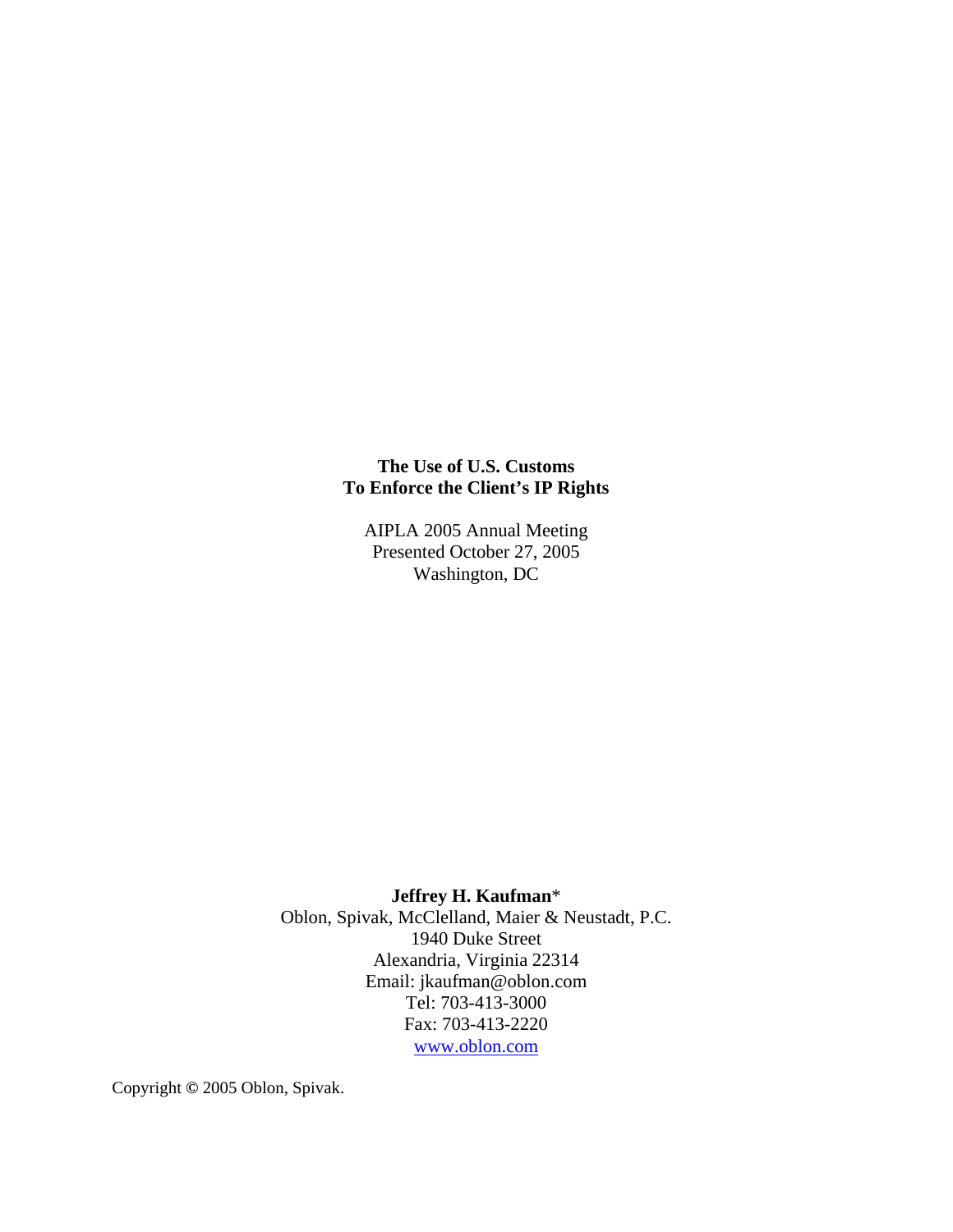#### **I. Introduction**

 $\overline{a}$ 

 The importation of counterfeit and infringing products is an enormous problem in the United States, affecting virtually every industry and costing intellectual property owners millions of dollars in lost sales and market deterioration. For example, by the middle of this fiscal year, the U.S. government had already seized infringing and counterfeit goods worth over \$44 million.<sup>[1](#page-1-0)</sup> China and Hong Kong alone accounted for 70% of all goods seized. The following chart shows the category of commodities seized during such period, and the percentage of the total value.

| <b>Mid-Year FY 2005 Commodity</b>   | % of Total Value |
|-------------------------------------|------------------|
| <b>Wearing Apparel</b>              | 18%              |
| Toys/Electronic Games/Trading Cards | 15%              |
| Handbags/Wallets/Backpacks          | 14%              |
| <b>Consumer Electronics</b>         | 13%              |
| Cigarettes                          | 11%              |
| Footwear                            | 6%               |
| Perfumes/Colognes                   | 5%               |
| Automotive/Parts/Scooters           | 2%               |
| Watches/Parts                       | 2%               |
| <b>Batteries</b>                    | 2%               |
| All Other Commodities               | 12%              |

 Obviously, the number of infringing and counterfeit goods seized represents only a small fraction of those actually entering the U.S. market. Nevertheless, such goods were only seized because intellectual property owners worked with Customs to identify and halt their importation. This article describes how trademark and copyright owners can work with the Bureau of Customs and Border Protection (CBP) — the agency charged with assisting intellectual property owners in preventing the importation of counterfeit, infringing, and gray market goods — to reduce the negative impact of imports that violate trademark and copyright laws.

 Specifically, Part II of this article provides an overview of Customs, describing the organization and responsibilities of departments within Customs which are responsible for enforcing protection of trademarks and copyrights. Part III describes how trademark and copyright owners can work with Customs to maximize protection of trademarks and copyrights. Part IV discusses the processes by which Customs takes action against imports that violate the rights of trademark and copyright owners. Finally, Part V concludes that by knowing Customs procedures and by strategically working with Customs, trademark and copyright owners will be more effective at combating illegal imports.

<span id="page-1-0"></span><sup>\*</sup> Managing member of the Trademark and Copyright Practice Group of Oblon, Spivak, Alexandria, Virginia. The author wishes to thank Colette Durst-Barkey and Jason Cody for their assistance in preparing these materials.

<sup>&</sup>lt;sup>1</sup> U.S. Customs and Border Protection Seizure Statistics for Intellectual Property Rights are available at<http://www.customs.gov/> xp/cgov/import/commercial\_enforcement/ipr/seizure/.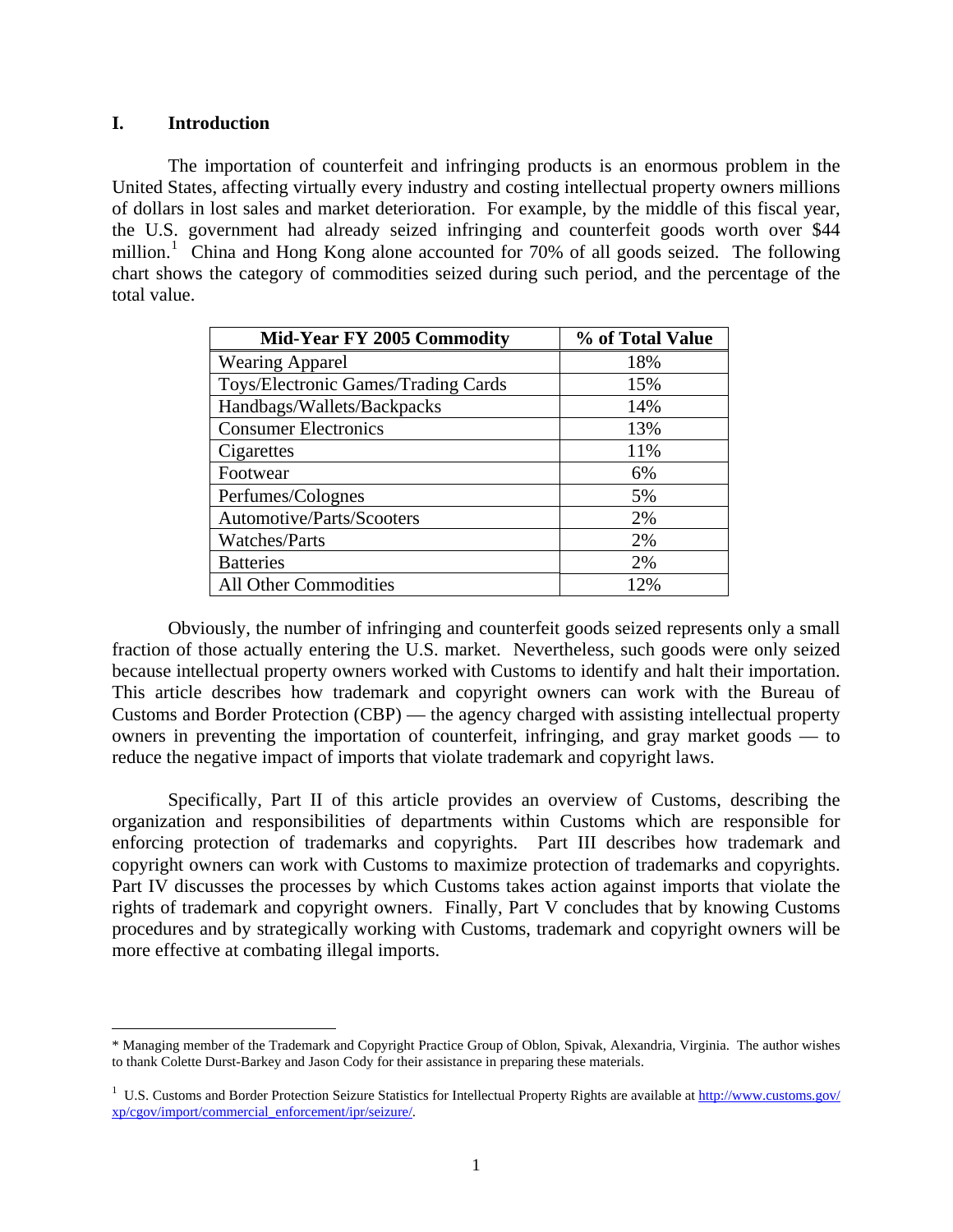#### **II. Overview of the Bureau of Customs and Border Control ("Customs")**

 On March 1, 2003, the U.S. Customs Service was reorganized into two new agencies under the Department of Homeland Security: (1) the Bureau of Customs and Border Protection (CBP), which focuses on civil administrative border enforcement of intellectual property rights; and (2) the Bureau of Immigration and Customs Enforcement (ICE), which focuses on criminal enforcement of intellectual property rights. This Article addresses the civil aspects of protecting intellectual property rights.

 Inspectors working for the CBP conduct detentions, seizures and forfeitures of infringing goods and impose civil penalties. Departments within the CBP working on intellectual property matters include the following: (1) the Intellectual Property Rights (IPR) Branch of the Office of Regulations and Rulings, (2) the Office of Field Operations (OFO), and (3) the Office of Strategic Trade (OST). These three departments work together to protect U.S. intellectual property rights.

## **A. The IPR Branch**

 In general, the IPR Branch is the starting point for enforcement protection of trademark and copyrights against violative imports. The IPR Branch develops intellectual property rights enforcement policy and programs, processes recordation requests, reviews enforcement requests, and makes legal determinations regarding infringement. The IPR Branch also directs field officers at U.S. ports to exclude, detain, and/or seize infringing products. In order for the IPR Branch to enforce a particular mark or copyright, trademark and copyright owners should: (1) record the trademark or copyright with CBP (or obtain an exclusion order from the ITC); and (2) send an enforcement request to the IPR Branch.

## **B. The Office of Field Operations**

 After the IPR Branch notifies the Office of Field Operations (OFO) about infringing imports, the OFO instructs border inspectors to exclude, detain, and/or seize the infringing product. Inspectors are located at each of 317 ports of entry into the United States. Trademark and copyright owners work with CBP to help inspectors identify violations of trademark and copyright rights. The OFO processes initial detentions and seizures of imports, reviews the validity of seizures through a petition process, and determines whether or not to assess civil penalties.

## **C. The Office of Strategic Trade**

 The IPR Branch also works with the CBP's Office of Strategic Trade (OST) to develop and implement integrated trade enforcement programs to prevent the importation of infringing products. The CBP's Los Angeles Strategic Trade Center (LA STC) can provide general information about CBP intellectual property rights protection. LA STC also staffs a Help Desk with whom trademark and copyright owners work to develop training materials for CBP officers stationed at ports to show how to identify infringing products, and the LA STC can also help coordinate training for those officers.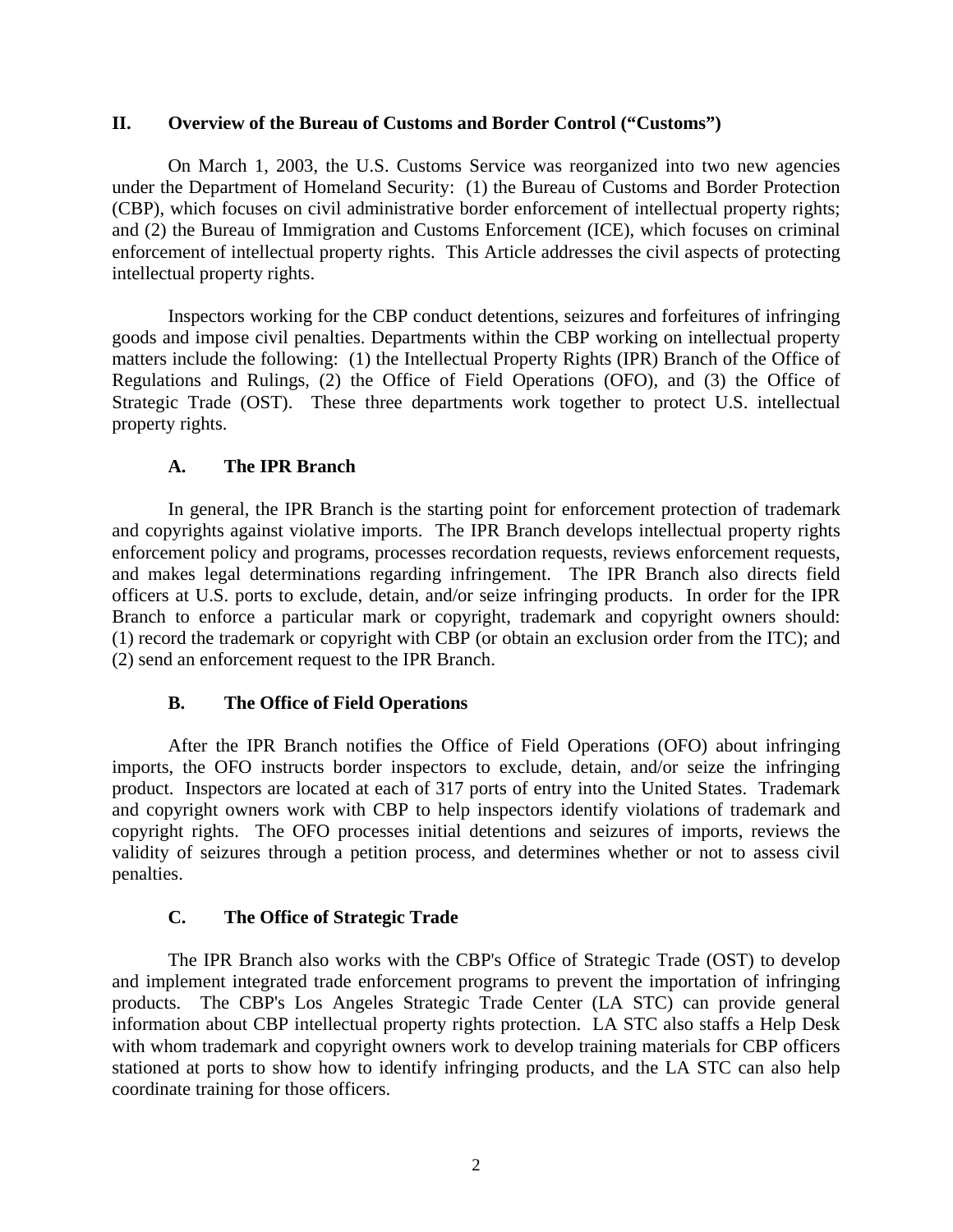Details of some of the primary functions of the IPR Branch (IPRB), the Office of Field Operations (OFO), and the Office of Strategic Trade (OST) are summarized in the chart below.

| <b>BUREAU OF CUSTOMS AND BORDER PROTECTION (CBP)</b>                          |                                                                                                                                                                                                                                       |                                                                                           |  |
|-------------------------------------------------------------------------------|---------------------------------------------------------------------------------------------------------------------------------------------------------------------------------------------------------------------------------------|-------------------------------------------------------------------------------------------|--|
| <b>IPRB</b>                                                                   | <b>OFO</b>                                                                                                                                                                                                                            | <b>OST</b>                                                                                |  |
| • Develops enforcement<br>policy regarding<br>intellectual property<br>rights | • Processes initial<br>detentions and seizures<br>• Instructs field inspectors<br>to exclude, detain, and                                                                                                                             | • Provides general<br>information about CBP<br>intellectual property<br>rights protection |  |
| • Works with OST to<br>develop and implement<br>integrated trade              | seize infringing imports<br>• Reviews validity of                                                                                                                                                                                     | • Works with IPRB to<br>develop and implement<br>integrated trade                         |  |
| enforcement programs                                                          | seizures                                                                                                                                                                                                                              | enforcement programs                                                                      |  |
| • Processes recordation<br>applications                                       | • Assesses civil penalties                                                                                                                                                                                                            | • Assists trademark and<br>copyright owners in                                            |  |
| • Enters information into a                                                   | Paralegals:                                                                                                                                                                                                                           | developing training<br>materials for and                                                  |  |
| database used by field<br>inspectors                                          | • Process cases                                                                                                                                                                                                                       | coordinating training of<br>CBP officers and                                              |  |
| • Reviews enforcement                                                         | Import specialists:                                                                                                                                                                                                                   | inspectors at entry ports<br>to identify infringing<br>imports                            |  |
| requests                                                                      | • Examine and appraise<br>potentially infringing                                                                                                                                                                                      |                                                                                           |  |
| • Makes legal<br>determinations regarding<br>infringement                     | imports<br>Inspectors:                                                                                                                                                                                                                |                                                                                           |  |
|                                                                               | · Examine cargo,<br>passengers, and mail<br>• Review database<br>information regarding<br>possible infringements<br>• Receive training from<br>CBP and private<br>companies to identify<br>intellectual property<br>rights violations |                                                                                           |  |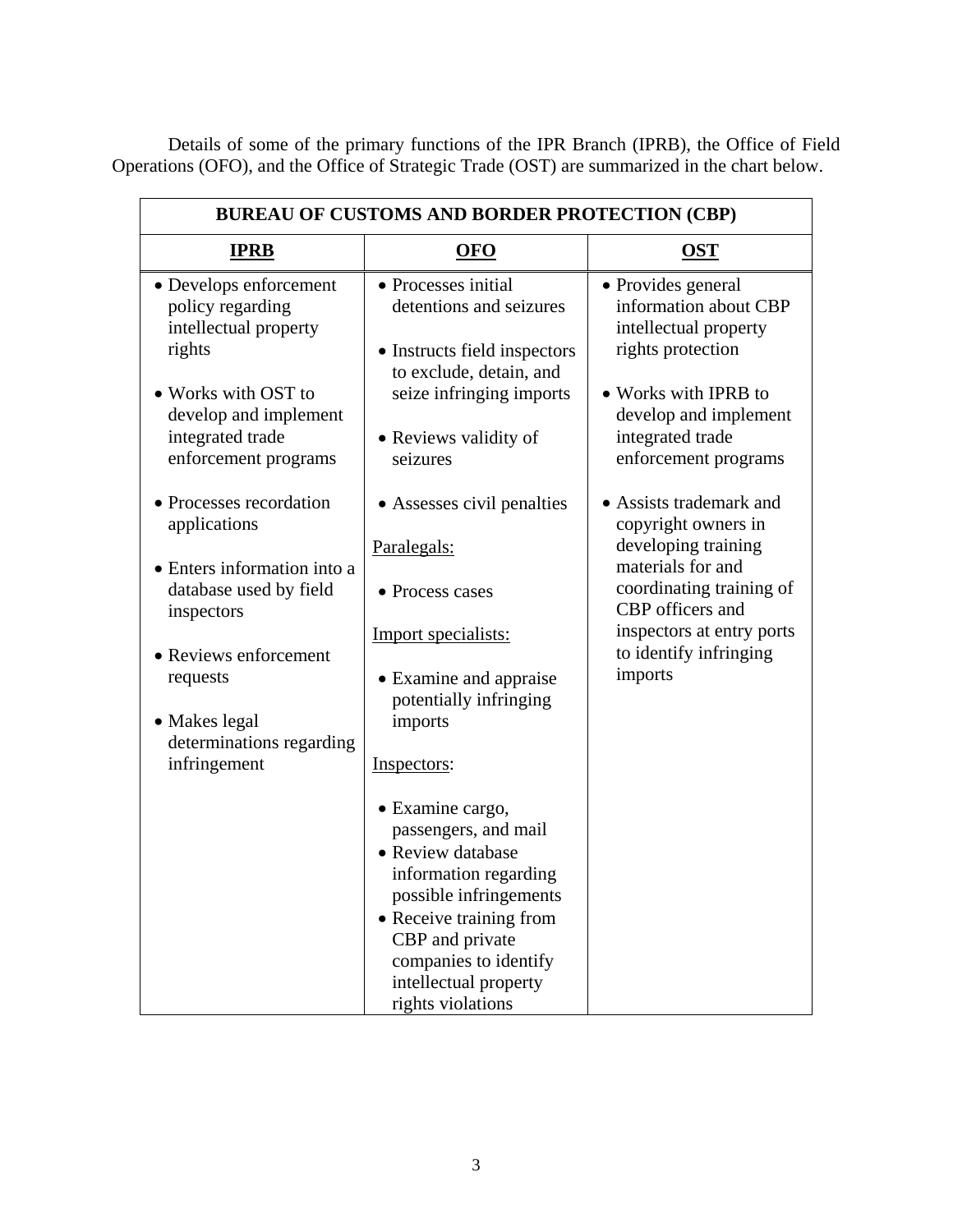#### **III. U.S. Customs Protection of Trademarks and Copyrights**

 In general, Customs can enforce protection at U.S. borders of marks registered with the U.S. Patent and Trademark Office (PTO) and of copyrighted works registered with the U.S. Copyright Office. Although Customs may enforce protection of marks and copyrights not recorded,<sup>[2](#page-4-0)</sup> Customs policy gives priority to recorded rights. Thus, as a practical matter, trademark and copyright owners seeking Customs assistance in barring importation of violative marks and copies must first record their rights with Customs.

## **A. Recording Trademark Registrations with Customs**

 After registering a mark with the PTO, a trademark owner may apply to record its mark with the Customs Service Intellectual Property Rights Branch, pursuant to 19 C.F.R. Part 133. In order to properly record a trademark registration with Customs, a trademark owner must submit the following:

- 1. The trademark owner's name, business address, and citizenship;
- 2. The places of manufacture of goods bearing the recorded trademark;
- 3. The name and address of each foreign person or entity authorized or licensed to use the trademark;
- 4. The identity of any parent or subsidiary company or other foreign company under common control or ownership which uses the trademark abroad;
- 5. A certified status copy of the PTO certificate of registration;
- 6. Five copies of the PTO certificate of registration or of a PTO facsimile; and
- 7. A filing fee of \$190.00 for each trademark and each class of goods for which recordation is sought. 19 C.F.R. §§ 133.1-133.3.

 Recordation of a trademark and protection afforded by Customs is effective on the date that Customs approves the application for recordation. 19 C.F.R. § 133.4(a). The term of a trademark recordation with Customs is concurrent with the term of a trademark registration with the PTO. 19 C.F.R. § 133.4(b).

<span id="page-4-0"></span> $2$  For example, 19 U.S.C. § 1595a(c) gives Customs the power to seize and forfeit merchandise attempted to be imported contrary to law, which includes the criminal anti-counterfeiting statute.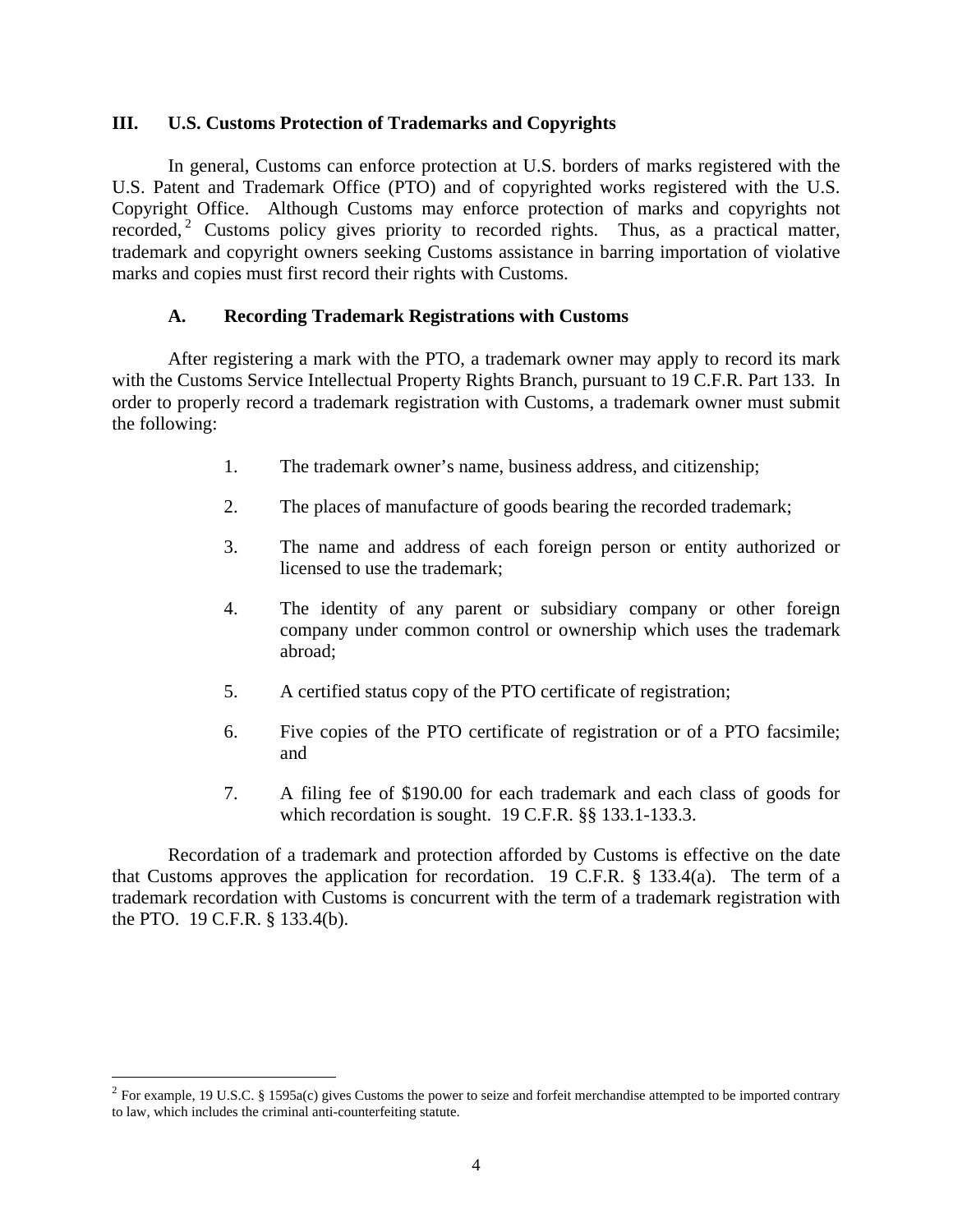## **B. Recording Copyright Registrations with Customs**

 Recording a copyright registration with Customs is similar to recording a trademark registration. Namely, after obtaining registration of a copyright from the U.S. Copyright Office, the owner must submit the following to the Customs Service Intellectual Property Rights Branch:

- 1. The copyright owner's name and address;
- 2. If claiming injury by reason of importation of copies of the eligible work, a statement setting forth the circumstances of such claimed injury;
- 3. The country of manufacture of genuine copies of the protected work;
- 4. The name and address of any foreign person or business entity authorized or licensed to use the protected work, and a statement as to the exclusive rights authorized;
- 5. The foreign titles of the work, if different from the U.S. title;<sup>[3](#page-5-0)</sup>
- 6. An "additional certificate" of copyright registration issued by the U.S. Copyright Office;<sup>[4](#page-5-1)</sup>
- 7. Five photographic likenesses reproduced on paper of the copyrighted work; and
- 8. A filing fee of \$190.00 for each copyright to be recorded. 19 C.F.R. §§ 133.31-133.33.

 As with recordation of a trademark registration, recordation of a copyright registration and protection afforded by Customs is effective on the date that Customs approves the application for recordation. 19 C.F.R. § 133.34(a). The term of a copyright recordation with Customs is valid for 20 years, unless the copyright itself expires sooner. 19 C.F.R.  $\S$  134.34(b).<sup>[5](#page-5-2)</sup>

# **C. Working With Customs After Recordation: Information & Education**

 After recording trademark or copyright registrations with Customs, trademark and copyright owners will want to work closely with Customs to take action against infringing imports. For example, when a trademark or copyright owner becomes aware of or suspects that infringing products are entering the U.S., such owner should take the following steps:

1. Meet with the Intellectual Property Rights (IPR) Branch;

<span id="page-5-0"></span> $3$  If the application is to record a copyright in a sound recording, the copyright owner must also submit a statement setting forth the names of the performing artists and any other identifying names appearing on the surface of reproduction of the sound recording or its label or container. 19 C.F.R. § 133.32(f).<br><sup>4</sup> If the name of the applicant is different from the name of the copyright owner identified in the certificate, the applications must

<span id="page-5-1"></span>be accompanied by a certified copy of any assignment, exclusive license, or other document recorded in the U.S. Copyright Office showing the applicant's ownership rights.  $19$  C.F.R. §  $133.33(a)(1)$ .

<span id="page-5-2"></span>Customs permits successive renewals of recordation since copyright terms may last for several decades. 19 C.F.R. § 133.37.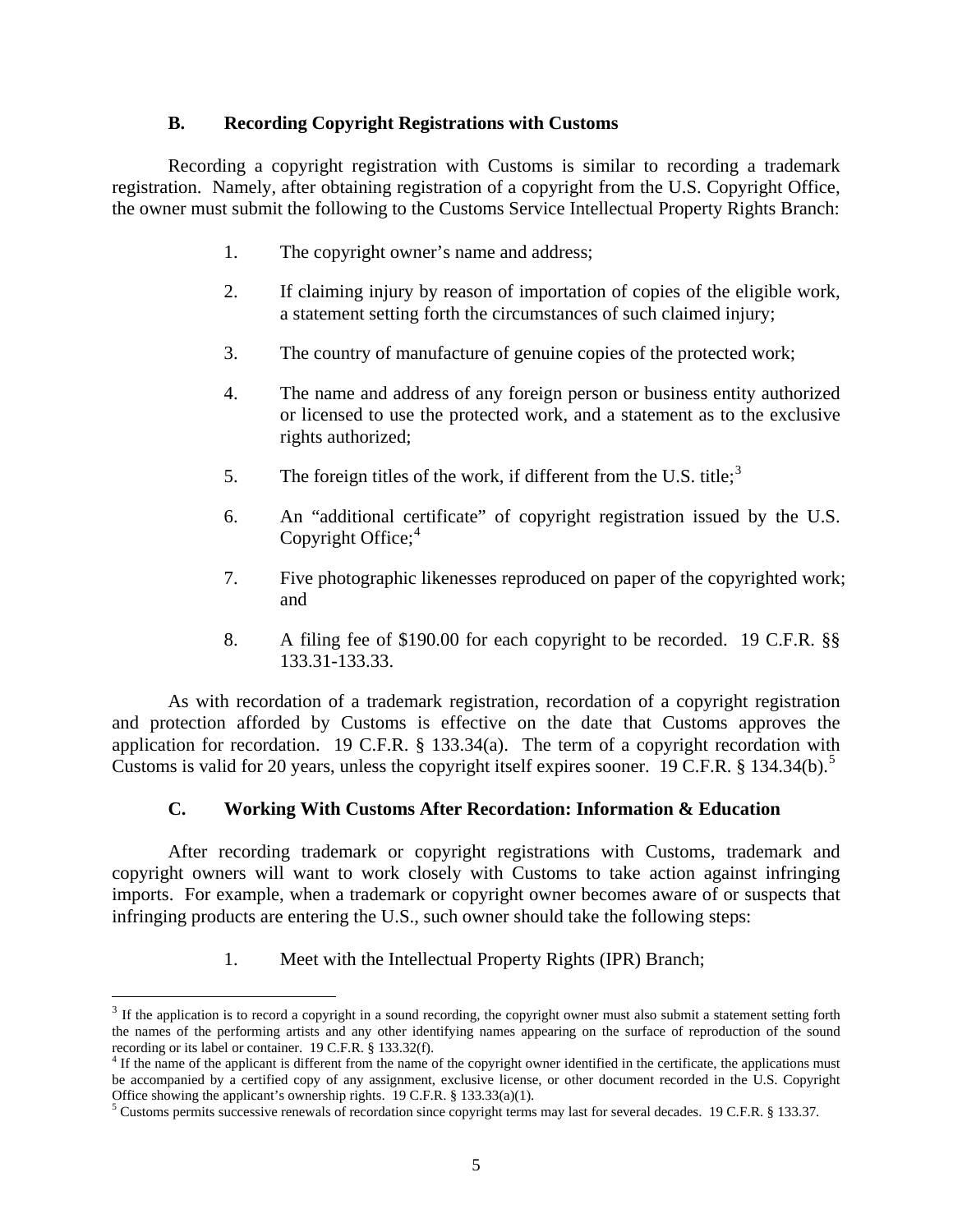- 2. Submit a Written Enforcement Request; and
- 3. Educate Customs officials at ports of entry.

 The first step, if possible, is for a trademark or copyright owner to meet with one or more attorneys at the IPR Branch. A meeting with an IPR Branch attorney or representative gives a trademark or copyright owner the opportunity to provide examples of authentic and infringing goods and to explain how the imports infringe the recorded trademark.

 Second, a trademark or copyright owner should prepare a Written Enforcement Request. To the extent known, the request should provide as much detail as possible about each infringing good and each infringer, including names and addresses of shippers, importers, and manufacturers of the infringing goods.

 If the IPR Branch determines that the goods are violative of a trademark or copyright, it will enter into a database the information provided by the trademark or copyright owner regarding such infringement. The IPR Branch communicates such information throughout Customs, and field inspectors use information in the database to identify infringing products at U.S. borders. For example, inspectors may use the database to search for imports by manufacturers and importers identified by a trademark or copyright owner in its Written Enforcement Request.

 Finally, trademark and copyright owners should consider training Customs officials at ports of entry. The Office of Strategic Trade may also assist in developing overall intellectual property rights enforcement plans, which include education and training programs at various U.S. ports. By working with Customs, trademark and copyright owners have the opportunity to provide inspectors—who first come into contact with imports—valuable information, including images of authentic goods; images of past and present counterfeit or infringing goods; information regarding suspected counterfeiters and infringers and their locations; information regarding ports from which counterfeit and infringing goods typically originate; and information about authorized licensees of authentic trademark and copyright goods. The more information and education that trademark and copyright owners can provide to Customs, the better the Agency will be able to effectively enforce their intellectual property rights.

## **IV. U.S. Customs Enforcement of Violative Trademarks and Copies**

 In general, Customs protects trademark owners against importation of counterfeits, goods bearing confusingly similar marks, and gray market goods.<sup>[6](#page-6-0)</sup> Similarly, Customs protects copyright owners against importation of piratical and suspected piratical copies of copyright protected works. Each is discussed below.

<span id="page-6-0"></span> $<sup>6</sup>$  Although this article focuses on trademarks, Customs may also enforce protection of trade names.</sup>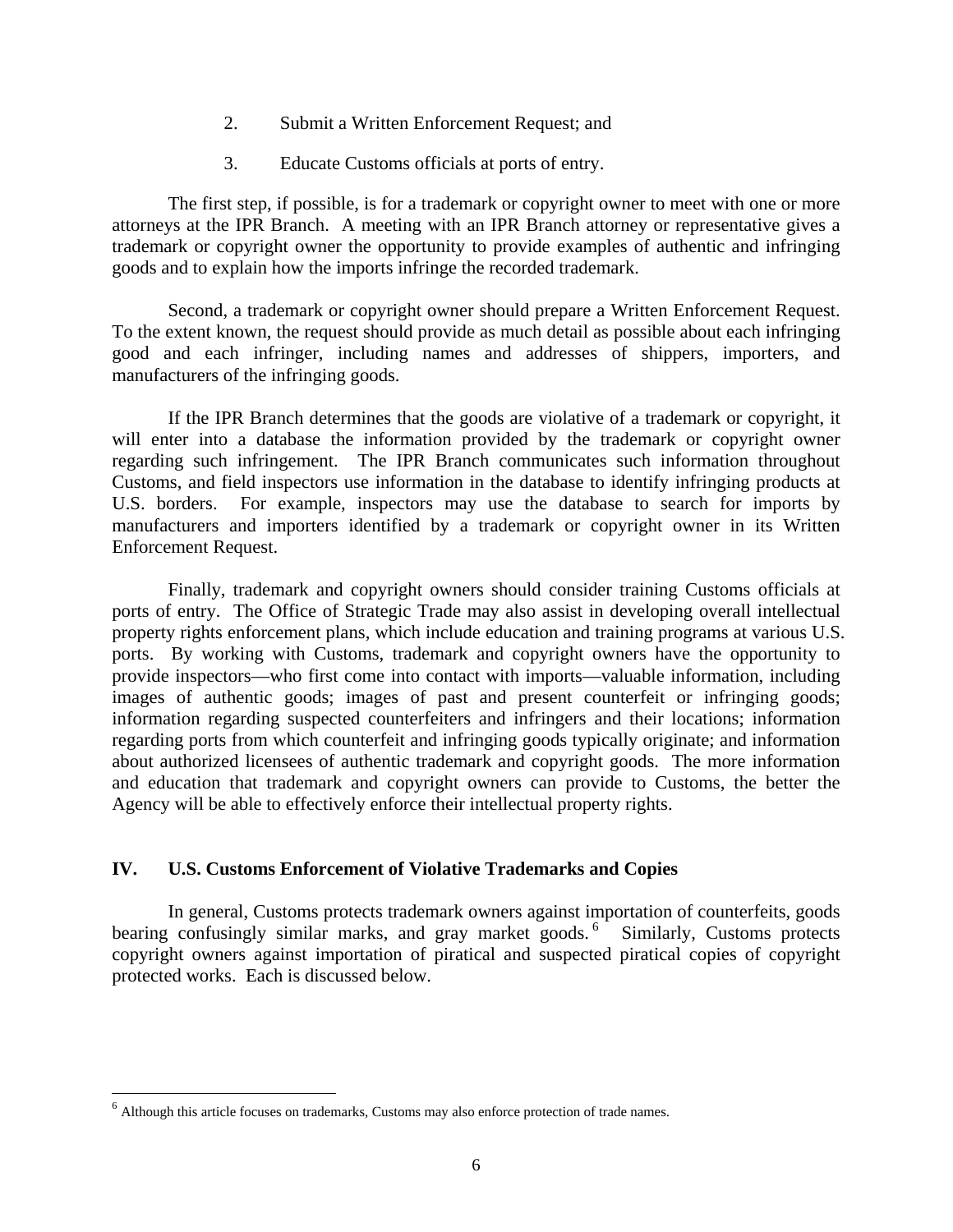#### **A. Enforcing Trademark Rights**

 Customs may examine, take samples from, detain, and deny entry of imported goods bearing marks reasonably suspected of copying or simulating a registered mark in violation of 15 U.S.C. §§ 1124,<sup>[7](#page-7-0)</sup> 1125.<sup>§</sup> 19 U.S.C. § 499; *see also* 19 C.F.R. 133.22. In addition, Customs is charged with protecting against the import of foreign made goods bearing a registered mark owned by a U.S. person or corporation (e.g., gray market goods). 19 U.S.C. § 1526(a). The statutory basis for seizure and the availability of corrective action depends on whether the IPR Branch makes a legal classification of a mark as a counterfeit, a confusingly similar mark, or gray market goods.

## **1. Counterfeits**

 Under the Lanham Act, a mark is a "counterfeit" if it is a "spurious mark which is identical with, or substantially indistinguishable from, a registered mark." 15 U.S.C. § 1127. Goods bearing a counterfeit of a mark recorded with Customs and imported in violation of 15 U.S.C. § 1124 are generally seized by Customs pursuant to 19 U.S.C. 526(e). Customs may also seize goods bearing a counterfeit of a mark not recorded with Customs and imported in violation of 15 U.S.C. § 1124, but such seizure is made pursuant to 19 U.S.C. § 1595a(c)(2)(C), as an importation contrary to law.

 Once Customs determines that a mark is a counterfeit, the goods are seized and, in the absence of written consent of the trademark owner, forfeited for violation of customs laws. Upon seizure, Customs notifies the importer and discloses the following information to the trademark owner:

- The date of importation;
- The port of entry;

- A description of the goods;
- The quantity involved;
- The name and address of the manufacturer;
- The country of origin of the merchandise;
- The name and address of the exporter; and
- The name and address of the importer. 19 C.F.R. § 133.21.

<span id="page-7-0"></span><sup>&</sup>lt;sup>7</sup> 15 U.S.C. § 1124 states that imported goods that "copy or simulate" a registered mark shall not be admitted entry at any

<span id="page-7-1"></span>customhouse of the U.S.<br><sup>8</sup> 15 U.S.C. § 1125, provides that imported goods marked or labeled with a word, term, name, symbol or device, or any combination thereof, shall not be admitted entry at any customhouse of the U.S.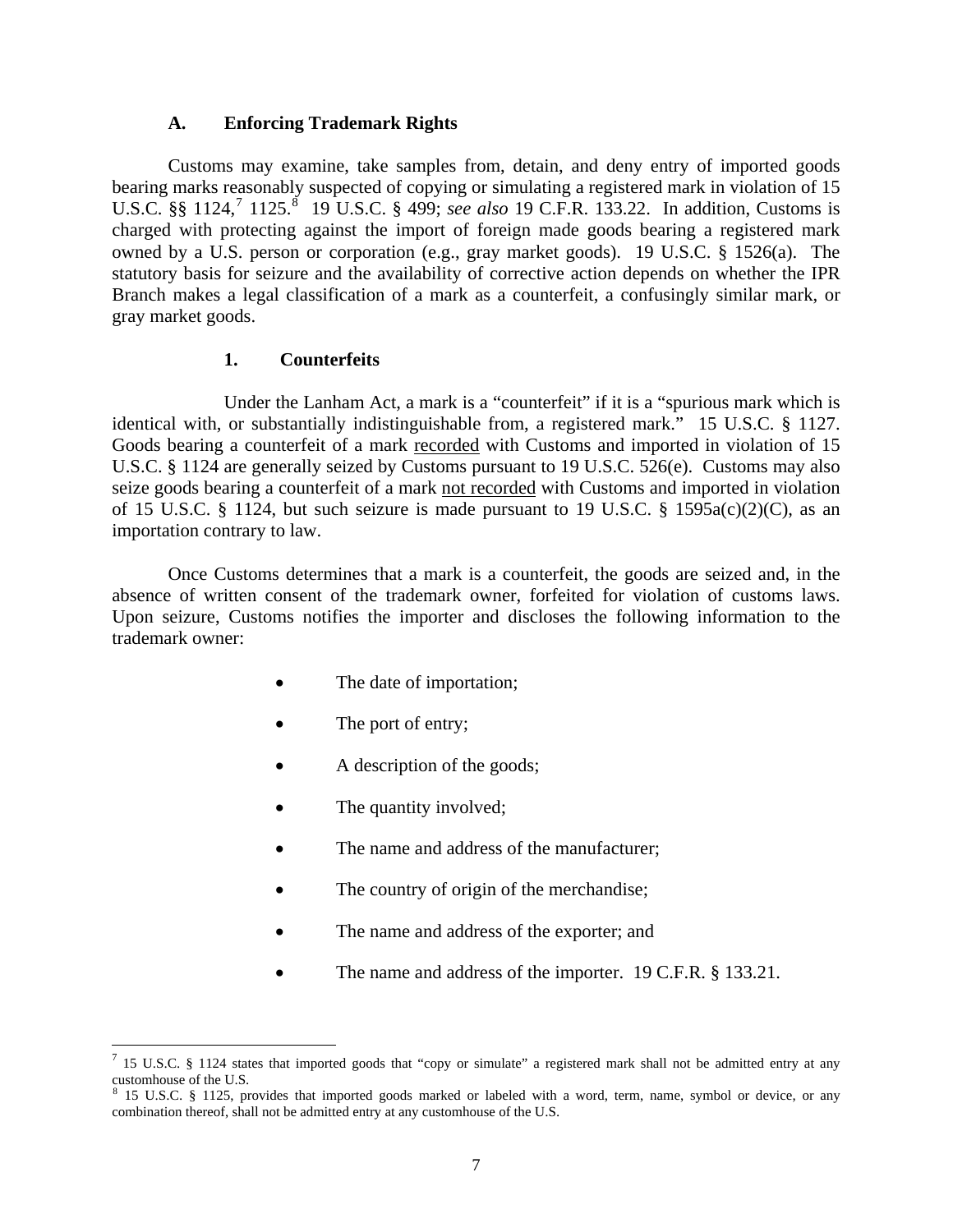Upon receipt of a bond, Customs may also provide a sample of the suspect goods to the trademark owner for examination. Finally, Customs may impose substantial civil fines for counterfeits. 19 C.F.R. § 133.27. For the first violation, the fine shall not be more than the manufacturer's suggested retail price for authentic goods. For second and subsequent violations, the fine shall not be twice such value.

## **2. Confusingly Similar Trademarks**

 For goods bearing a mark that is confusingly similar (but not a counterfeit) to a registered mark, Customs will initially detain such goods for thirty days. 19 C.F.R. § 133.22. Similar to instances of counterfeits, upon detention, Customs notifies the importer, discloses certain information to the trademark owner, and provides samples (at its discretion) upon receipt of a bond.

 During the thirty day period, the importer may take corrective action, such as removing or obliterating the offending mark, or obtaining written permission of the trademark owner, which would allow Customs to release the detained goods. If the importer, however, takes no corrective action, Customs may seize such goods pursuant to 19 U.S.C. § 595a(c)(2)(C).

 Unlike counterfeit cases, Customs will neither detain nor seize goods bearing a mark confusingly similar to an unrecorded mark. In addition, Customs does not impose civil fines in cases involving confusingly similar marks.

## **3. Gray Market Goods**

 Restricted gray market goods are foreign made goods bearing a genuine trademark owned by a U.S. company and imported without the U.S. company's permission. 19 C.F.R. § 133.23.<sup>[9](#page-8-0)</sup> Restricted gray market goods include goods bearing a genuine trademark applied:

- By a licensee or manufacturer independent of the U.S. owner; or
- Under the authority of a foreign trademark owner other than the U.S. owner, a parent or subsidiary of the U.S. owner, or a party otherwise subject to common ownership or control with the U.S. owner; or
- By the U.S. owner, a parent or subsidiary of the U.S. owner, or a party otherwise subject to common ownership or control with the U.S. owner to goods that Customs has determined to by "physically and materially different" from the goods authorized for importation by the U.S. owner.<sup>[10](#page-8-1)</sup> 19 C.F.R.  $§$  133.23.

<span id="page-8-1"></span><span id="page-8-0"></span><sup>&</sup>lt;sup>9</sup> Unlike counterfeit goods, gray market goods are always genuine goods.<br><sup>10</sup> The last category of restricted gray market goods is known as the "Lever Rule." *Lever Brothers Co. v. United States*, 981 F.2d 1330 (D.C. Cir. 1993).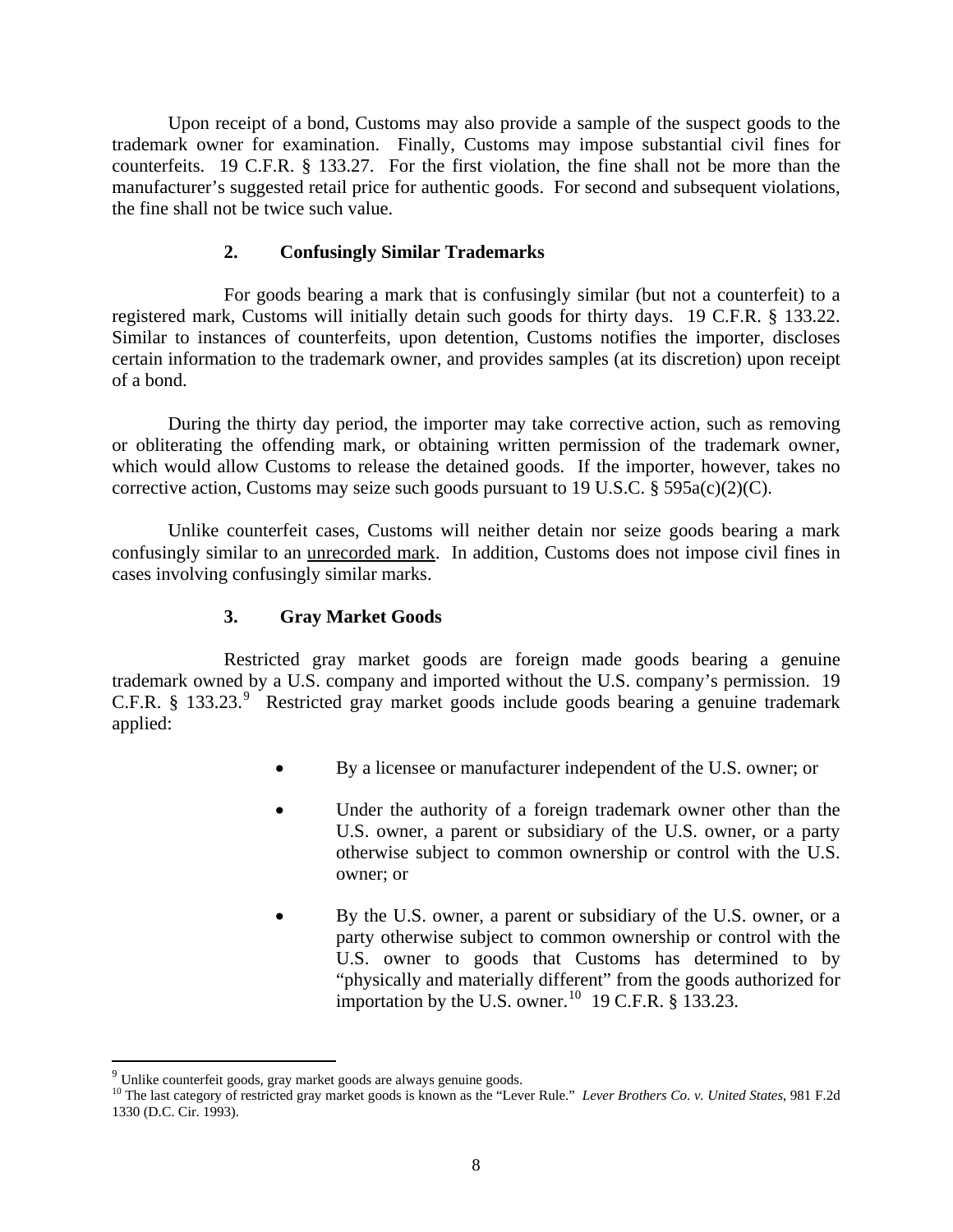Under the last category above, Customs will not detain goods that are "physically and materially different" where the goods or packaging bear a conspicuous and legible label designed to remain on the product until the first point of sale to a retail consumer in the U.S., stating the following: "This product is not a product authorized by the United States trademark owner for importation and is physically and materially different from the authorized product." 19 C.F.R. § 133.23(b). The label must be in close proximity to the trademark as it appears in its most prominent location on the good or the retail package or container.

 Where Customs initially determines that imports constitute restricted gray market goods, it will detain the goods for thirty days and notify the importer and trademark owner of the same, and disclose the following information to the trademark owner:

- The date of importation;
- The port of entry;
- A description of the goods;
- The quantity involved; and
- The country of origin of the merchandise. 19 C.F.R. § 133.25(b).

 During the thirty day period, the importer has the opportunity to establish that the gray market goods are not restricted. If the importer fails to do so, Customs will seize the goods and institute forfeiture proceedings.

## **B. Enforcing Copyrights**

Under 19 U.S.C. § 1595a(c)(2)(C), Customs may seize and institute forfeiture proceedings against imported goods that violate U.S. copyright law. In addition, the Copyright Act prohibits the importation of copies of copyright protected works that would have constituted infringement under U.S. law. 17 U.S.C. § 602(b); *see also* 17 U.S.C. § 603(a). The procedures that Customs follows depend on whether it categorizes such copies as "piratical" or as suspect of being piratical.

## **1. Piratical Copies**

 $\overline{a}$ 

 The importation of piratical copies in the U.S. is prohibited by Customs. 19 C.F.R. § 133.42(b). "Piratical" copies are defined as copies of phonorecords unlawfully made without the authorization of the copyright owner. 19 C.F.R. § 133.42(a). Thus, if copies or phonorecords are lawfully made, Customs has no authority to prevent their importation—i.e., Customs cannot exclude gray market copyright goods.<sup>[11](#page-9-0)</sup> 19 C.F.R. § 133.42(c).

<span id="page-9-0"></span> $11$  Nevertheless, a copyright owner may take civil action against gray market importers for violation of the distribution right in the copyright.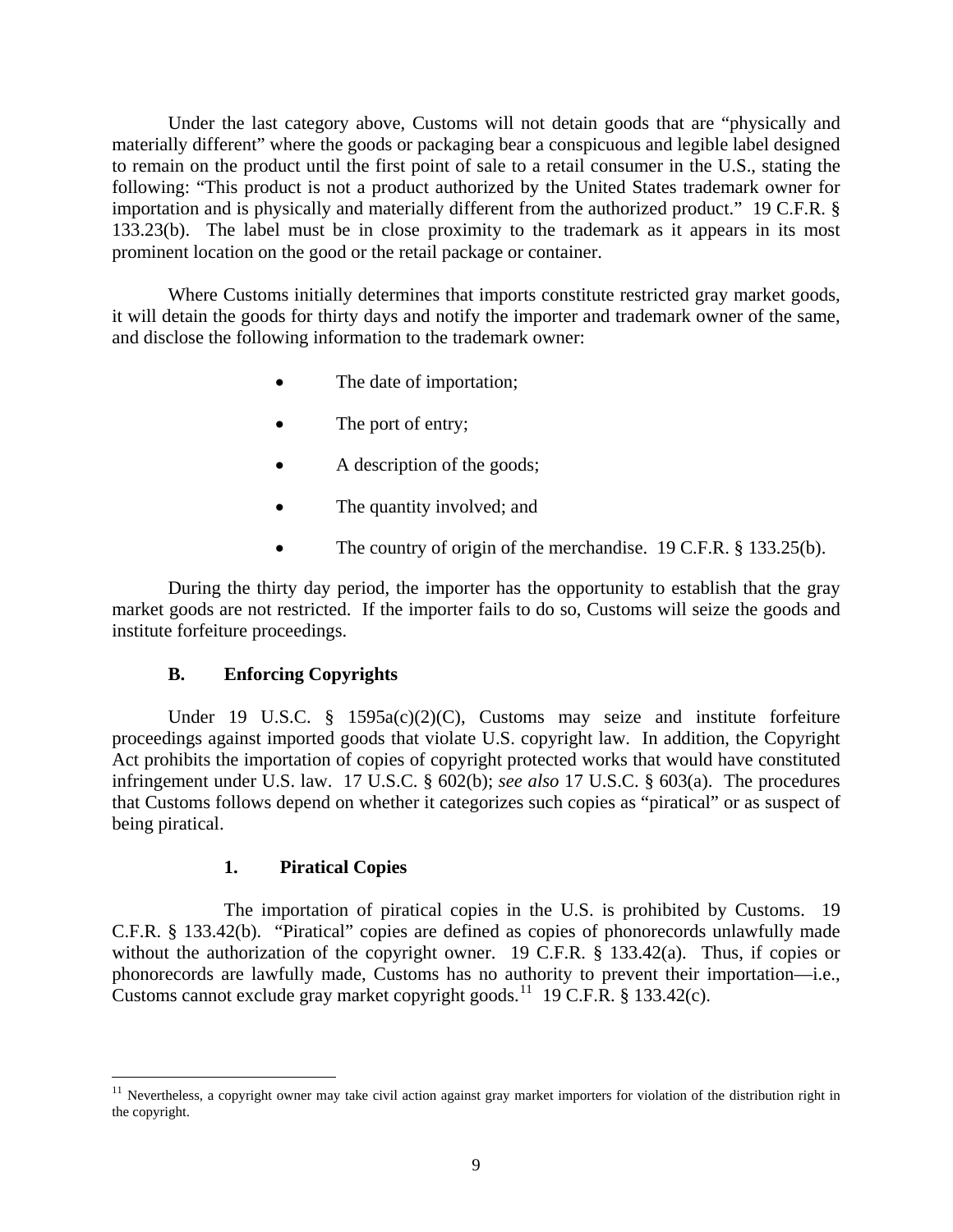Where Customs determines that imported goods are piratical copies, it will seize such goods, institute forfeiture proceedings, and disclose the following information to the copyright owner:

- The date of importation;
- The port of entry;
- A description of the goods;
- The quantity involved;
- The name and address of the manufacturer;
- The country of origin of the merchandise;
- The name and address of the exporter; and
- The name and address of the importer. 19 C.F.R. § 133.42(d).

 As with trademark cases, upon receipt of a bond, Customs may also provide a sample of the suspect goods to the copyright owner for examination. 19 C.F.R. § 133.42(e). Where phonorecords or copies of motions pictures bear counterfeit labels, Customs may notify the Department of Justice, which may initiate a criminal prosecution. 19 C.F.R. § 133.42(f).

# **2. Suspected Piratical Copies**

 Where Customs suspects that imported goods are piratical, but has not yet made such determination, it withholds delivery, notifies the importer, and advises the importer of the option of filing a statement denying that such goods are piratical. 19 C.F.R. § 133.43(a). If the importer fails to file a statement of denial, the goods are deemed piratical and subject to seizure and forfeiture. If the importer does file a statement of denial, Customs discloses the following information to the copyright owner:

- The date of importation;
- The port of entry;
- A description of the goods;
- The quantity involved;
- The country of origin of the merchandise; and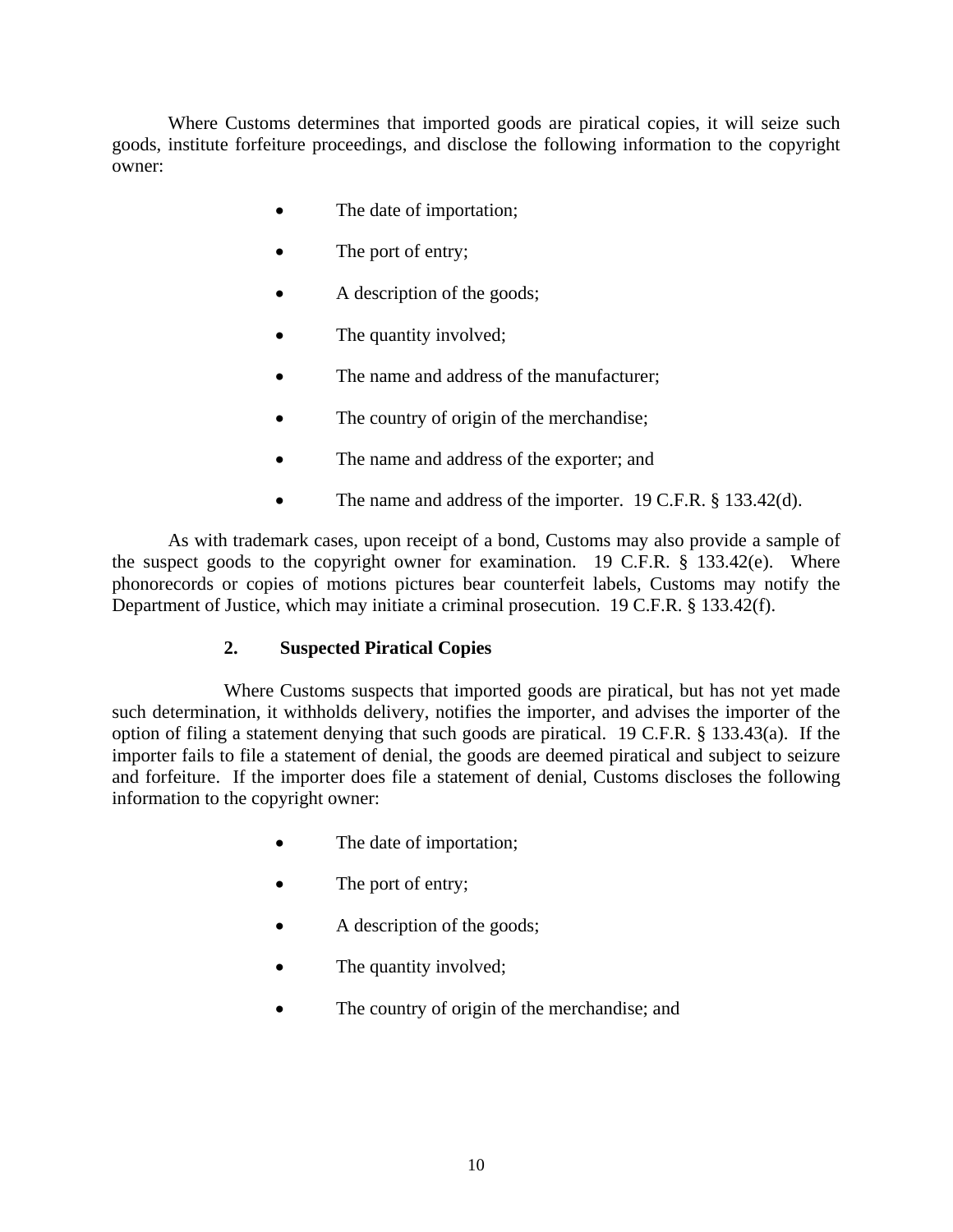• Notice that the imported goods will be released to the importer unless, within 30 days from the date of notice, the copyright owner files: (1) a written demand for the exclusion from entry of the detained goods; and (2) a bond. 19 C.F.R. § 133.43(b).

 Upon receipt of a bond, samples of the suspect imported goods are available to the copyright owner. 19 C.F.R. § 133.43(b). If the copyright owner files a demand for exclusion with a proper bond, Customs notifies the parties that, during a specified time not to exceed thirty days, they may submit any evidence, legal briefs or other relevant materials to support their claims or denials of infringement. 19 C.F.R. § 133.43(d)(1). The copyright owner bears the burden of proof of infringement. The parties must submit all materials to each other before filing with Customs, and they are given not more than thirty days to rebut the opposing party's arguments and evidence. 19 C.F.R.  $\S$  133.43(d)(1)(i). Customs headquarters then issues a final decision regarding infringement. If Customs finds that the suspect imported goods do not infringe, it will release them; otherwise, such goods are subject to seizure and forfeiture.

# **V. Conclusion**

 Counterfeit, infringing, and gray market goods present a huge challenge to trademark and copyright owners. Nonetheless, such owners can significantly improve their ability to prevent the importation of violative goods by knowing Customs procedures and working closely with Customs. Trademark and copyright owners can further such goal by doing the following:

## **A. Record Trademark and Copyright Registrations**

Trademark and copyright owners must ensure that they record their trademark and copyright registrations with Customs as soon as possible. Without doing so, Customs is unlikely to prevent the importation of violative goods. Once registrations are recorded, trademark and copyright owners should monitor Customs' online Intellectual Property Rights Search system to determine the accuracy of their recordations.

# **B. Inform and Educate Customs**

When trademark and copyright owners are aware of, or suspect, importation of violative goods, they should meet with Customs officials and provide them with as much information as possible regarding the importation of such goods. As a corollary, trademark and copyright owners should engage in a Customs education campaign to provide inspectors at ports of entry specific examples of authentic and infringing goods and methods of distinguishing the same.

# **C. Know Customs Enforcement Procedures**

Once Customs has determined that imported goods violate (or potentially violate) trademark or copyright laws, trademark and copyright owners should be prepared to respond to Customs notices and to navigate the Customs' enforcement regime. This requires becoming familiar with trademark and copyright laws regarding importation, sections of the Tariff Act addressing imports of goods violating trademark and copyright laws, and related Customs regulations.